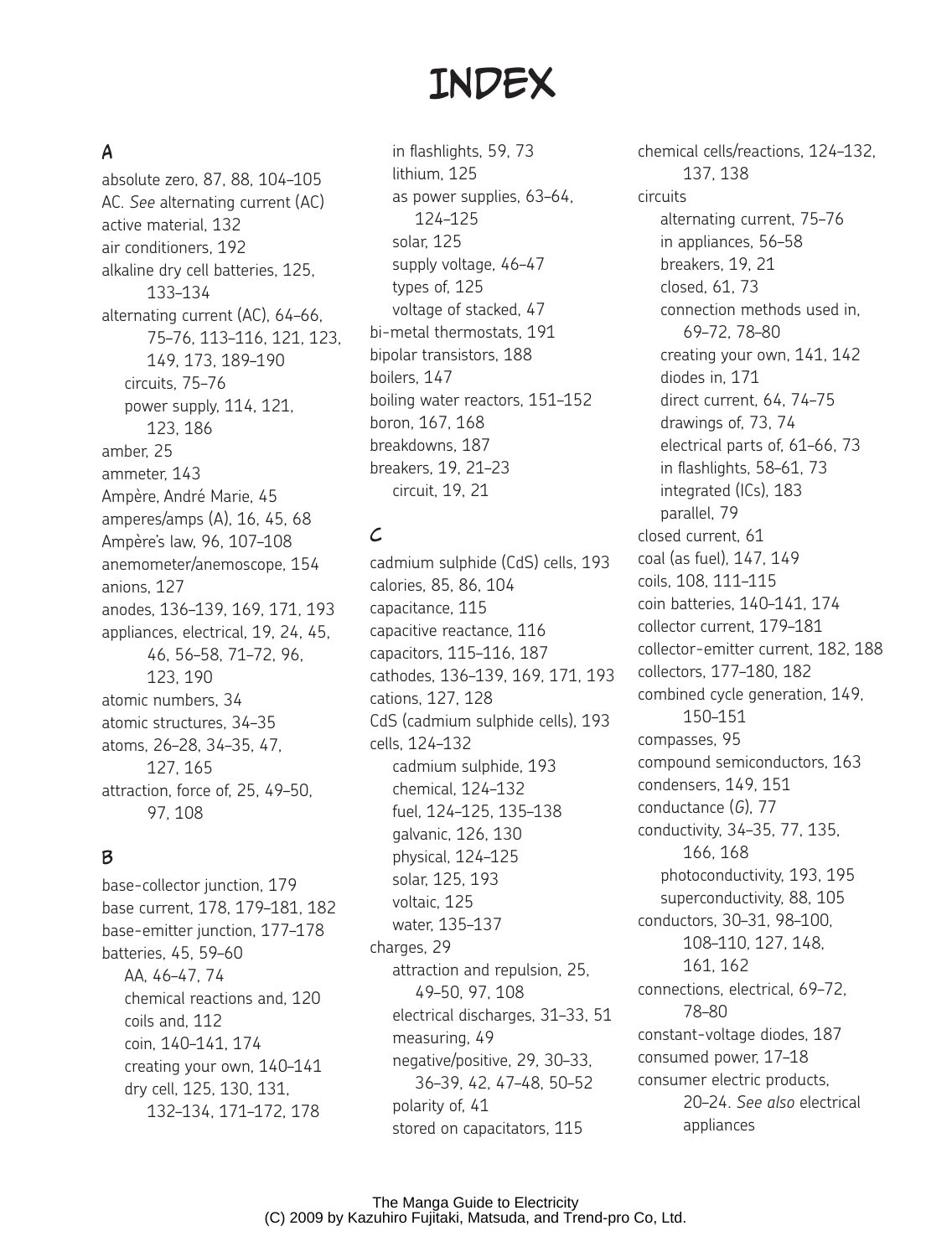contactless switches, 181–182 contacts, switch, 60, 61, 73, 188 contact-type sensors, 191 control rods, 151 converters, 189–190 copper atoms, 35 plate, 126, 127, 128, 130, 140 wires, 31, 104, 128 copy machines, 43 cotton, 41–42, 51 Coulomb, Charles Augustine, 49 Coulomb's force, 29, 43, 49–50 coulombs (Q), 45, 49–50, 104 counter-electromotive force, 112 current (*I*) alternating, 64–66, 75–76, 113–116, 121, 123, 149, 173, 189–190 base, 178, 179–181, 182 closed, 61 collector, 179–181 collector-emitter, 182, 188 defined, 16, 45, 51, 128 direct, 64, 66, 74–75, 123, 149, 173, 189–190 direction of, 33, 51–52, 63–66, 75, 96–97, 98–101 drain, 189 fixed, 63, 74 flow of, 15–17, 20–24, 58, 61, 63–68, 73–78, 96, 108–109, 128 forward direction, 187 induced, 111 lagging, 113 leading, 116 limiters, 21 measuring, 16, 143 rated, 23 size of, 52 speed of, 53 temperature differences, 142–143 water, 181

## D

dam-type power generation, 152–153 DC. *See* direct current (DC) depolarizers, 131 digital cameras, 175 diodes, 163, 169–171, 173, 177, 183, 186–188, 189 bridges, 186 constant-voltage, 187 light-emitting, 141, 174–175 photodiodes, 193–194 Zener, 187–188 direct current (DC), 64, 66, 74–75, 123, 149, 173, 189–190 circuits, 64, 74–75 power supply, 74 direction, current, 33, 51–52, 63–66, 75, 96–97, 98–101 discharges, electrical, 31–33, 51 doping, 164 drain, 189 current, 189 dry cell batteries, 125, 130, 131, 132–134, 171–172, 178

# E

effective resistance, 69–72, 78–80 effective voltage, 75–76, 123, 149 electric current. *See* current generators, 101, 110, 120–123, 147–149, 152–154 heaters, 62, 74 outlets, 23–24, 63–64, 123, 149 power, 17–18, 19, 45, 46 resistance. *See* resistance (*R*) shocks, 40, 66 wires, 74, 77, 88, 96, 107, 108, 148. *See also* coils electrical appliances, 19, 24, 45, 46, 56–58, 71–72, 96, 123, 190

charges. *See* charges connections, 69–72, 78–80 discharges, 31–33, 51 potential, 46–47 electricity, nature of, 25–29 electrochemical reactions, 132 electrodes, 127, 136, 169, 177 electrolytes, 126, 130, 132, 140 electromagnetic force, 109, 111 induction, 111–112 waves, 91, 106–107 electromotive force, 61, 73, 100, 110, 111, 112, 122, 130 electrons, 26–29, 34–35, 47–48 in chemical reactions, 128–129, 137, 138 collisions of, 89–90, 93, 105 free, 27–28, 35, 47–48, 166, 167, 170, 171 holes, 167, 170, 174, 177–178 movement and electric charges, 49, 51–53 single, 48 speed of, 53 valence, 34–35, 48, 165–166, 167 electron shells, 34–35, 47–48, 165 electrostatic force, 29, 43, 49–50 electrostatic induction, 40, 50 emitter, 177–180, 182 energy defined, 46 heat, 61, 62 light, 61, 62 measuring, 46 solar, 124–125 thermal, 106, 124 environmentally friendly power, 154 escaped electrons. *See* free electrons Europe, voltage in, 45 extrinsic semiconductors, 164, 168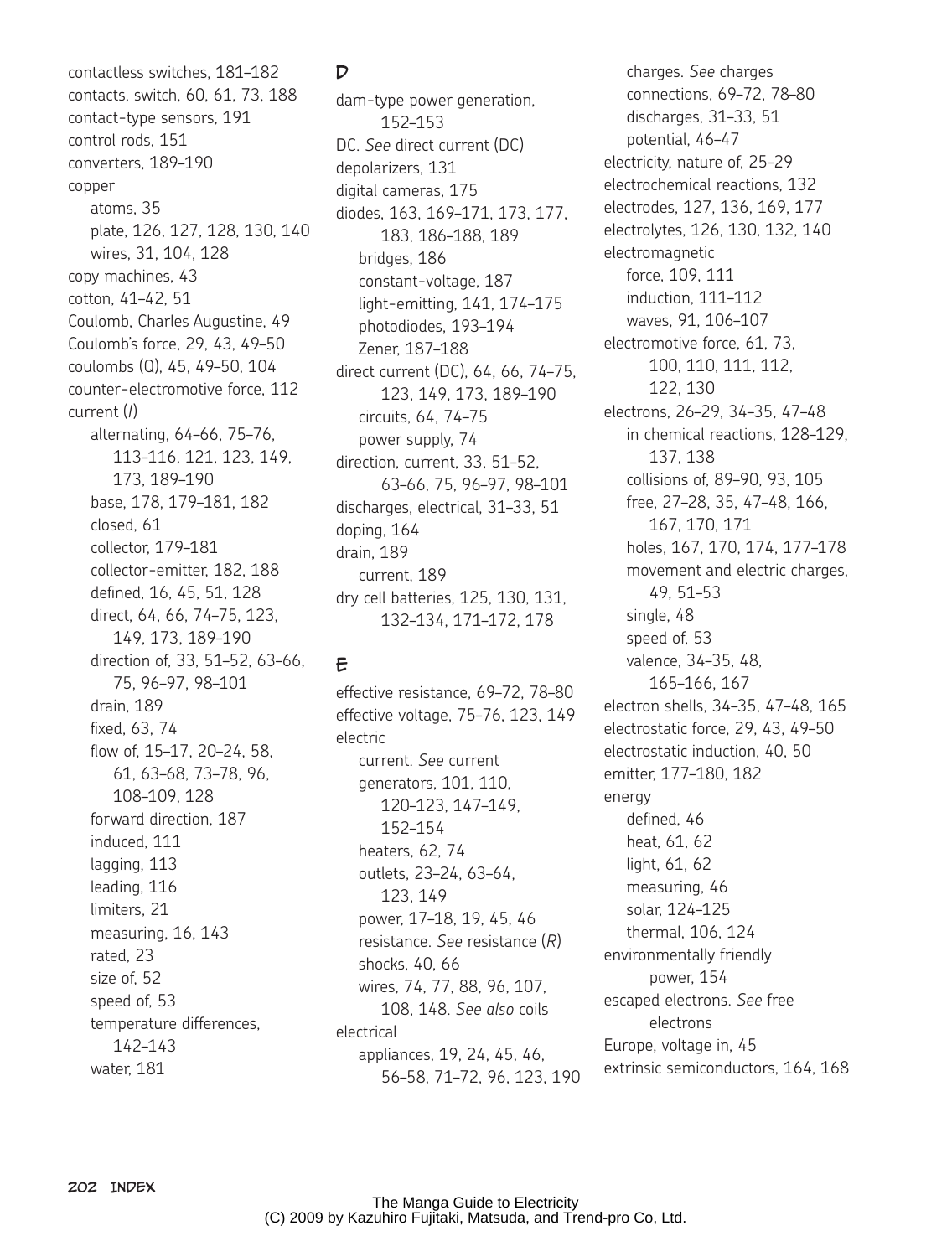### F

farads, 115 field-effect transistor (FET), 188–189 fixed current, 63, 74 flashlights, 58–61, 73 Fleming, John Ambrose, 109 Fleming's left-hand rule, 98–99, 109 Fleming's right-hand rule, 100–101, 110, 121, 148 flow, current, 15–17, 20–24, 58, 61, 67–68, 73–78, 96, 108–109, 128 fluorescent lights, 92–93, 106–107 force of attraction, 25, 49-50. 97, 108 force of repulsion, 49–50, 97 forward bias voltage, 173, 174 forward direction current, 187 Francis turbine, 153 free electrons, 27–28, 35, 47–48, 166, 167, 170, 171 frequency, 65, 75, 122 frictional electricity, 38, 49. *See also* static electricity fuel (oil, coal, and gas), 147, 149, 150 fuel cells, 124–125, 135–138 fuel reformers, 139 full-wave rectification, 186–187 fuses, 19

#### G

gallium arsenide, 163 galvanic cells, 126, 130 gamma rays, 91 gas (as fuel), 147, 149, 150 gas turbine generation, 149, 150 gate, 189 generators, 101, 110, 120–123, 147–149, 152–154 geomagnetism, 95 germanium, 163–164 giga-, 46 glass, 41–42, 51 graphical symbols, 73–74

## H

hair, 41–42, 51 half-wave rectification, 186–187 heat energy, 61, 62 heaters, electric, 62, 74 heat generation, 85–93, 104–105, 123, 143–144 heat rays. *See* infrared rays hertz (Hz), 65, 75, 122, 149 high potential electricity flow, 16, 46–47 high-temperature resistance, 89 high-temperature superconductors, 105 holes, 167, 170, 174, 177–178 home distribution boards, 20–21 hydroelectric generator, 110, 152–154 power generation, 120, 147 hydrogen gas, 129, 130, 131 ions, 129, 137, 138, 139 Hz (hertz), 65, 75, 122, 149

## I

ICs (integrated circuits), 183 impedance, 116 induced current, 111 induced electromotive force, 111, 114 inductance, 112 induction electromagnetic, 111–112 electrostatic, 40, 50 motors, 190 mutual, 114 inductive reactance, 113 infrared rays, 90–91, 106 innermost shells, 47 instantaneous voltage, 75–76 insulators, 30, 32, 161, 162 integrated circuits (ICs), 183 intensity of electricity, 45 internal combustion generation, 149, 150 International System of Units (SI units), 46

intrinsic semiconductors, 164 inverse ohms, 77 inverters, 189–190 ionization, 129 ions, 127, 129

# J

Japan, 45, 65, 153, 154 Joule, James Prescott, 104 joule heat, 86, 104 joules (J), 45, 46, 104 junction transistors, 188

## K

Kaplan turbine, 154 kilo-, 46 kilowatt hours (kWh), 18–19, 46

## L

lagging current, 113 leading current, 116 LED (light-emitting diode), 141, 174–175 Lenz, Heinrich Freidrich Emil, 111 Lenz's law, 111 light bulbs, 59, 60–62, 71–72, 73 light emission, 92–93, 106–107 series connection of, 79, 80 light emission, 91–93, 106–107, 174–175 light-emitting diode (LED), 141, 174–175 light energy, 61, 62 light water reactors, 151 lighting, electric, 175, 190 lightning, 32–33, 51, 198 lights, fluorescent, 92–93, 106–107 liquefied natural gas (LNG), 149 lithium batteries, 125 LNG (liquefied natural gas), 149 loads, 61, 62, 73, 136, 182, 187 loops, 99, 121, 122, 148 low potential electricity flow, 16, 46–47 low power factor, 113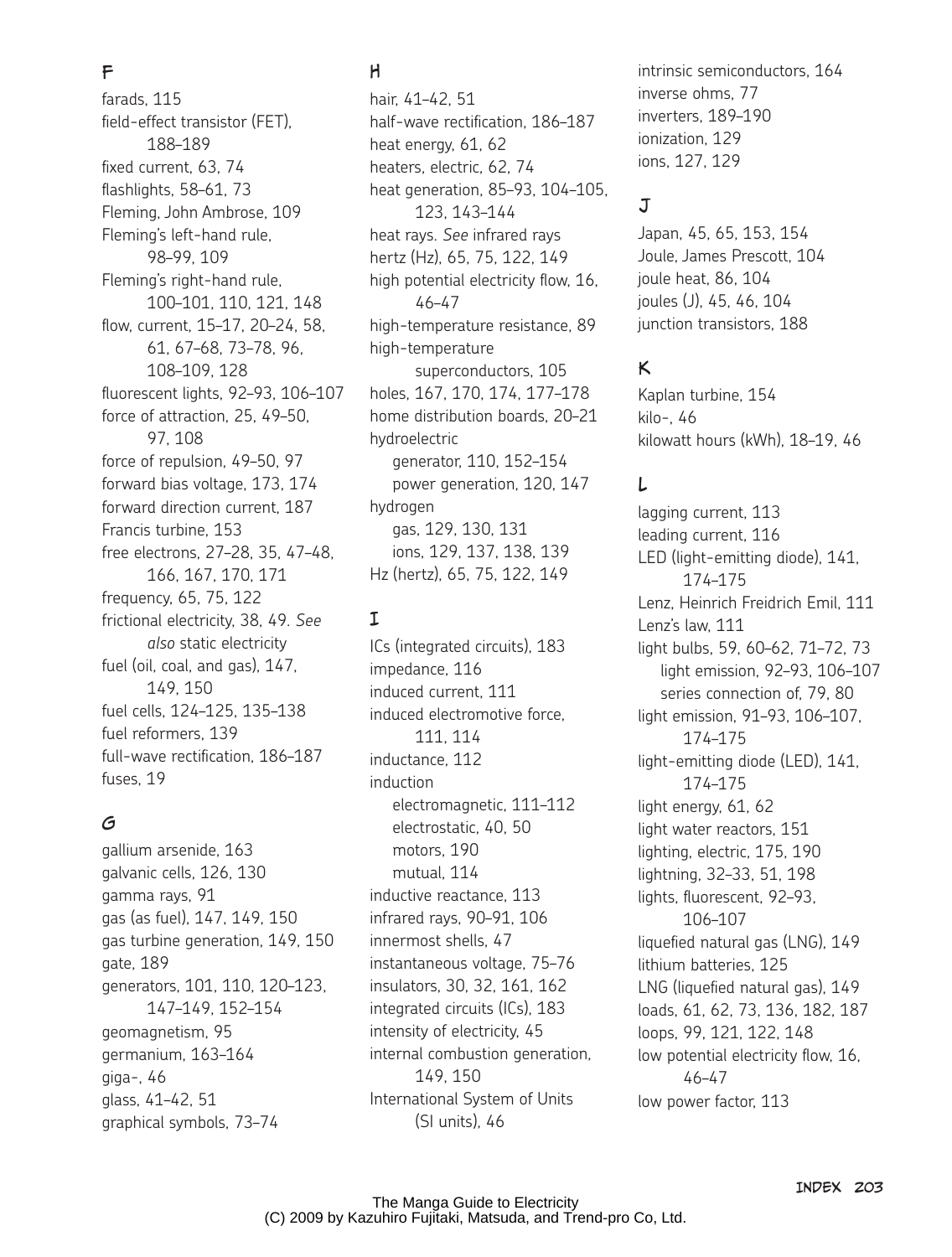low-temperature resistance, 89, 104 luminescence, 90–93, 106–107, 175

#### M

magnetic fields, 94–98, 100, 107–109, 111, 114, 121, 148 magnetism, 94–97, 107–108, 110, 111 magnets, 94, 107, 110, 111 manganese dioxide, 132, 134 manganese dry cell batteries, 125, 131, 132, 134 mega-, 46 metal-oxide semiconductor field-effect transistors (MOSFETs), 189 metals aluminum, 88–89, 140 bi-metal thermostats, 191 copper, 34–35, 41–42, 47–48, 51 properties of, 35 steel, 41–42, 51 mho. *See* siemens per meter (S/m)  $micro-46$ microwaves, 91 milli-, 46 mobile phones, 175 moderators, 151 MOSFETs (metal-oxide semiconductor field-effect transistors), 189 motion, 73 motors, 98–99, 101, 109, 110, 190 mutual induction, 114

#### N

negative electrical properties, 27–28, 31, 166 negative ions, 127 negative poles, 46–47, 73, 132, 140, 171, 177–178 negative temperature coefficient (NTC) thermistors, 192

neutrons, 27, 47–48 newtons (N), 49 non-contact type sensors, 191 north magnetic pole, 94–95, 99, 100–101, 107, 110, 111, 121–122 NPN-type transistors, 177–178, 188 NTC (negative temperature coefficient) thermistors, 192 N-type semiconductors, 166, 169–171, 172 nuclear fission, 147, 151 power generation, 120, 147, 151–152 reactors, 147, 151 nucleus, 26–27, 34–35, 47–48 nylon, 41–42, 51

## O

Ohm, Georg Simon, 73 ohms  $(Ω)$ , 62, 73, 77, 162 Ohm's law, 67–68, 76 oil (as fuel), 147, 149, 150 optical sensors, 192–195 outermost shells, 35, 47, 48, 165 outlets, 23–24, 63–64, 123, 149 oxidizing agents, 131

## P

paper, 41–42, 51 parallel circuits, 79 parallel connections, 69–72, 79–80 peak voltage, 75–76, 123, 149 Peltier device/effect, 144 Pelton wheel, 153 phase difference, 113 phosphorus, 168 photoconductivity, 193, 195 photodiodes, 193–194 photoelectric effect, 192, 195 photoemission effect, 195 phototransistors, 193, 195–196 photovoltaic effect, 193 physical cells, 124–125 pico-, 46 plugs, 24, 63–64

polyester, 41–42, 51 polyethylene, 41–42, 51 positive electrical properties, 27–28, 168 positive ions, 127 positive poles, 46–47, 61, 73, 132, 171, 177–178, 179 positive temperature coefficient (PTC) thermistors, 192 potential barriers, 170–171 potential difference, 15–16 power generation dam-type, 152–153 hydroelectric, 120, 147 nuclear, 120, 147, 151–152 thermal, 120, 147, 149–152 wind, 154 power lines, 20 power (*P*), 17–18, 19, 45, 46 power plants, 20, 120, 147–154 power supplies, 63–64, 72, 182 alternating current, 114, 121, 123, 186 batteries, 63–64, 124–125 direct current, 74 voltage, 60–61, 62, 73–74, 78, 115 power transistors, 188 pressurized water reactors, 151–152 primary cells, 124–125 primary sides, 114 primary voltage, 115 propeller wind turbine, 154 protons, 27, 29, 34, 47–48 PTC (positive temperature coefficient) thermistors, 192 P-type semiconductors, 168, 169–171, 172 PVC (vinyl), 37, 39, 41–42, 51

P-N junction, 169, 170, 174, 193 PNP-type transistors, 177–178,

181, 188 polarization, 41, 131

## R

radio waves, 91, 106 rated current, 23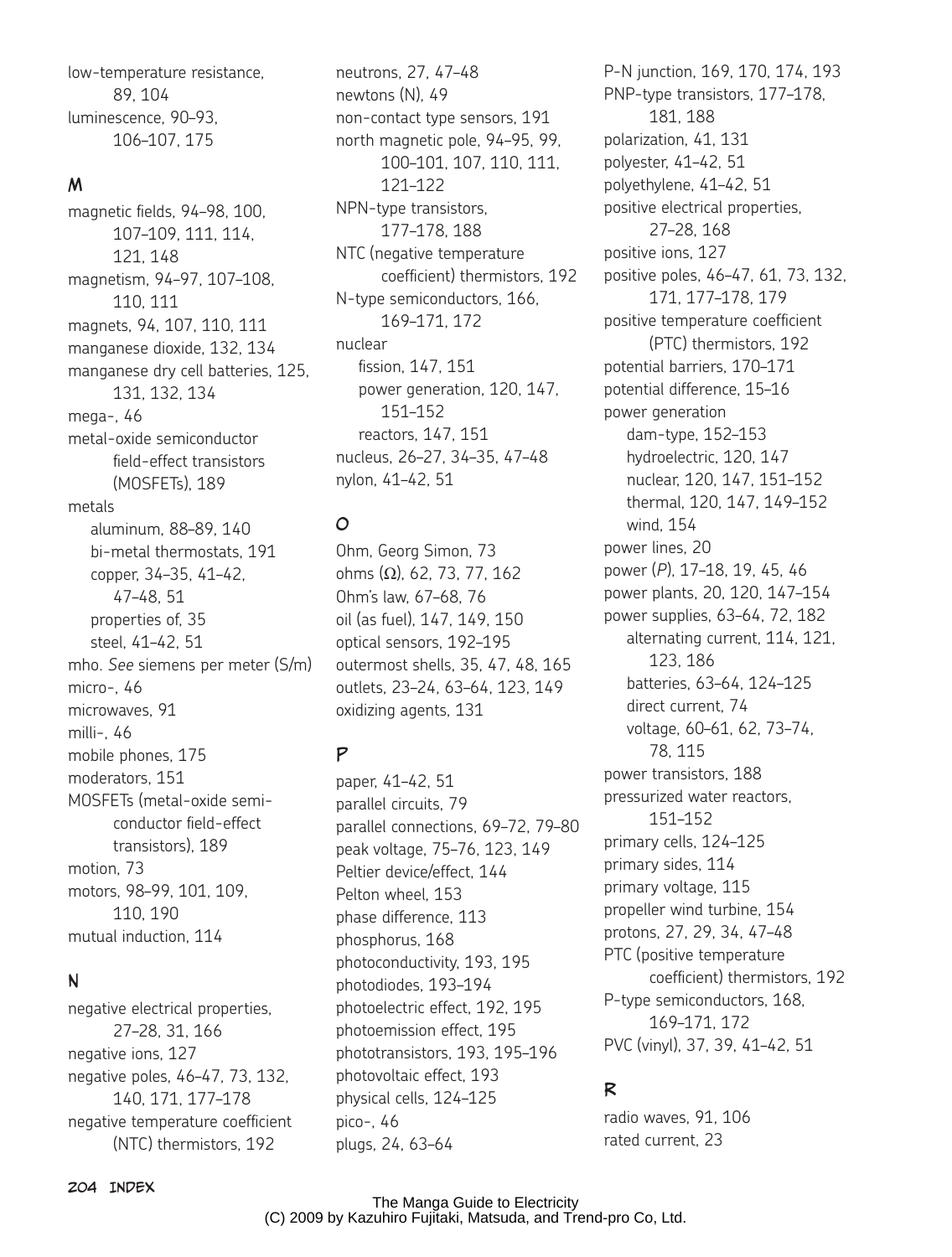reactors boiling water, 151–152 light water, 151 nuclear, 147, 151 pressurized water, 151–152 rectification, 170, 173 red light, 91, 106 reduction-oxidation (redox), 132 refrigerators, 190, 192 repulsion, force of, 49–50, 97 resistance (*R*), 61–62, 67–74, 76, 77, 79–80, 85, 88–89, 104, 105, 182 resistancies, connecting, 69–72, 78–80 resistivity ( *ȡ*), 77, 162 resistors, 183 reverse-bias voltage, 171, 193 reverse-direction voltage, 187 reverse electromotive force, 130 rice cookers, 22 rubber, 41–42, 51

#### $\leq$

safety breakers, 21–23 secondary cells, 124–125 secondary sides, 114 Seebeck effect, 142–144 self-inductance, 112 semiconductors, 30, 163, 166–171, 172 devices, 160–164, 161, 163, 169, 176, 183, 188–189 sensors contact-type, 191 defined, 190 non–contact-type, 191 optical, 192–195 temperature, 190–192 series connections, 69–72, 78–80 shocks, electric, 40, 66 Siemens, Ernst Werner von, 77 siemens per meter (S/m), 77 silicon, 163–166, 167 crystals, 165, 168 dioxide, 164 silk, 41–42, 51 single electrons, 48

single-phase alternating current, 189–190 SI prefixes and units, 46 size, current, 52 smoothing capacitors, 187 sodium hydroxide, 135–136 solar batteries, 125 cells, 125, 193 energy, 124–125 sound, 73 source, 189 south magnetic pole, 94–95, 99, 100–101, 107, 110, 121–122 speed, current/electron, 53 static electricity, 25, 29, 32, 36–40, 49–53 electrostatic force, 29, 43, 49–50 triboelectric series, 51–53 uses of, 43–44 steam engines, 45 steam generation, 149, 150 steel, 41–42, 51 sulfuric acid, 127, 129 sum of reciprocals, 70–71 superconductivity, 88, 105 supply voltage, 46–47 switches, 59, 60–61, 73, 74, 176, 181–182 symbols amperes/amps (A), 16, 45, 68 charges (Q), 49 conductance (*G*), 77 coulombs (C), 45, 49–50, 104 current (*I*), 16, 143 farads (F), 115 giga- (G), 46 hertz (Hz), 65, 75, 122, 149 joules (J), 45, 46, 104 kilo- (k), 46 kilowatt hours (kWh), 18–19, 46 micro- $(\mu)$ , 46 milli- (m), 46 mega- (M), 46 newtons (N), 49

ohms  $(Ω)$ , 68, 73, 77, 162 pico- (p), 46 power (*P*), 17–18, 19, 45, 46 resistance (*R*). *See* resistance (*R*) resistivity ( *ȡ*), 77, 162 siemens per meter (S/m), 77 tera- (T), 46 time (*t*), 52 units and SI prefixes, 46 voltage (*V*). *See* voltage (*V*) volts (V), 15, 17–18, 45, 68 watt seconds (Ws), 46, 104 watts (W), 17, 45

## T

tags, consumer electronic, 45 tea kettles, 14, 18, 22 temperature sensors, 190–192 tera-, 46 Thales (philosopher), 25 thermal emission, 90–93, 106 energy, 106, 124 power generation, 120, 147, 149–152, 149–154 vibration, 87–90, 104–105 thermistors, 191–192 thermocouples, 143 thermoelectric phenomena, 144 thermopiles, 125, 141–143 thermostats, 191 time (*t*), 52 toasters, 74 traffic signals, 175 transformation ratio, 115 transformers, 20, 114–115 stations, 20 transistors, 163, 176–183, 183, 188–189 amplification, 181 bipolar, 188 field-effect, 188–189 junction, 188 MOSFET, 189 phototransistors, 193, 195–196 PNP-type, 177–178, 181, 188 power, 188